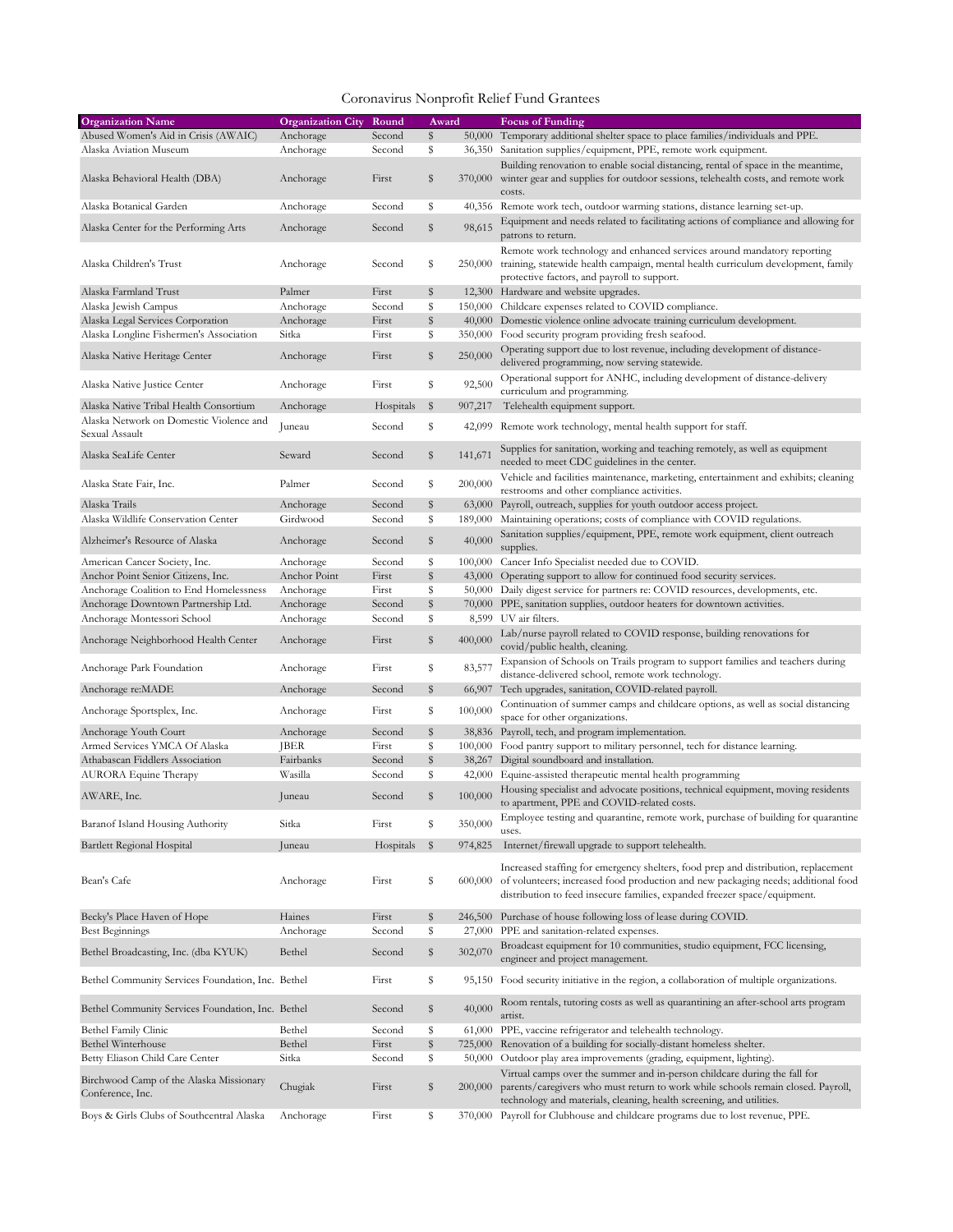| <b>Organization Name</b>                                           | <b>Organization City</b> | Round              | Award    |           | <b>Focus of Funding</b>                                                                                                                                                                                                     |
|--------------------------------------------------------------------|--------------------------|--------------------|----------|-----------|-----------------------------------------------------------------------------------------------------------------------------------------------------------------------------------------------------------------------------|
| Boys & Girls Clubs of the Kenai Peninsula                          | Kenai                    | First              | \$       | 500,000   | Buses, vehicle repairs, kitchen facility rental, cleaning services, food, additional<br>facilities rental, technology.                                                                                                      |
| Bristol Bay Borough - Parks and Recreation<br>Department           | Naknek                   | First              | \$       |           | 162,400 Cleaning and testing supplies to ensure public health at facilities.                                                                                                                                                |
| <b>Bunnell Street Arts Center</b>                                  | Homer                    | Second             | \$       |           | 60,000 Artist support and operational expenses.                                                                                                                                                                             |
| Calypso Farm & Ecology Center                                      | Fairbanks                | First              | \$       | 34,000    | Pivot of working farm to sell everything on a sliding scale and to donate food;<br>alteration of food ordering/pickup to be COVID-safe; educational kits for distance<br>learning.                                          |
| Camai CHC                                                          | Naknek                   | Second             | \$       |           | 210,000 COVID-19 testing supplies/equipment/space for local rural medical facility.                                                                                                                                         |
| Camai Community Health Center                                      | Naknek                   | Hospitals          | \$       |           | 279,991 COVID testing supplies, equipment, and space for local rural medical facility.                                                                                                                                      |
| Camp Fire Alaska                                                   | Anchorage                | First              | \$       |           | 600,000 New database to enhance communication with families, payroll.                                                                                                                                                       |
| Catholic Social Services                                           | Anchorage                | First              | \$       | 530,000   | Shelter cleaning and COVID-related upgrades, PPE and items for distancing,<br>remote work tech, transportation of clients, food, office and program supplies,<br>operational due to loss of revenue.                        |
| Center for Alaskan Coastal Studies                                 | Homer                    | First              | \$       | 125,000   | Building covered outdoor classroom space, virtual learning and program supplies,<br>increasing staff accommodations, payroll.                                                                                               |
| Central Peninsula General Hospital                                 | Soldotna                 | Hospitals          | -\$      |           | 1,000,000 Payroll and supplies related to pandemic response.                                                                                                                                                                |
| Chichagof Conservation Council                                     | Tenakee Springs          | Second             | \$       |           | 35,758 Development of public garden in greenhouse.                                                                                                                                                                          |
| Chilkat Valley Preschool                                           | Haines                   | First              | \$       |           | 32,000 Individual teaching supplies for each student, PPE, payroll.                                                                                                                                                         |
| Christian Health Associates                                        | Anchorage                | Second             | \$       |           | 350,000 Developing inventory for statewide use of PPE.                                                                                                                                                                      |
| City of Bethel                                                     | Bethel                   | Second             | \$       |           | 102,999 Community gym operating expenses.                                                                                                                                                                                   |
| Clover Pass Christian Preschool & Daycare                          | Ketchikan                | First              | \$       |           | 50,000 Cleaning supplies, learning supplies for each student, playground equipment.                                                                                                                                         |
| CoastAlaska, Inc.                                                  | Juneau                   | First              | \$       | 94,000    | Updating technology and upgrading facility for COVID compliance.                                                                                                                                                            |
| Cook Inlet Tribal Council                                          | Anchorage                | First              | \$       |           | 300,000 PPE, costs of remote work.                                                                                                                                                                                          |
| Cooper Landing Emergency Services                                  | Cooper Landing           | Second             | \$       | 235,000   | Payroll, PPE and response suits; decontamination fogger, commercial washer and                                                                                                                                              |
|                                                                    | Copper Center            |                    |          |           | dryer, air compressor.                                                                                                                                                                                                      |
| Copper River Native Association<br>Copper River Native Association | Copper Center            | First<br>Hospitals | \$<br>\$ | 991,211   | 500,000 Payroll, testing, supplies.<br>Staffing, testing, supplies.                                                                                                                                                         |
| Cordova Community Medical Center                                   | Cordova                  | Second             | \$       |           | 68,161 ADA transportation vehicle.                                                                                                                                                                                          |
| Cordova Community Medical Center                                   | Cordova                  | Hospitals          | -\$      |           | 68,161 ADA transportation vehicle.                                                                                                                                                                                          |
| Covenant House Alaska                                              | Anchorage                | First              | \$       |           | 600,000 Staffing, technology, PPE.                                                                                                                                                                                          |
| Creative Play and preschools, LTD.                                 | Soldotna                 | First              | \$       |           | 80,000 Outdoor play area with fencing, lawn, play equipment.                                                                                                                                                                |
| Dillingham City School District                                    | Dillingham               | First              | \$       |           | 300,000 Internet connectivity and devices for all students.                                                                                                                                                                 |
| Downtown Soup Kitchen Hope Center                                  | Anchorage                | Second             | \$       | 78,000    | Food truck food/fuel, shelter manager and staff, shelter operations and supplies,<br>shower house manager.                                                                                                                  |
| Early Learning Coalition                                           | Healy                    | First              | \$       |           | 75,000 Playground equipment, updating facilities for COVID compliance.                                                                                                                                                      |
| Eastern Aleutian Tribes, Inc.                                      | Aleutian Chain           | Second             | \$       |           | 500,000 Telework, meal delivery, charter flights, project manager, patient transport.                                                                                                                                       |
| Eastern Aleutian Tribes, Inc.                                      | Aleutian Chain           | Hospitals          | \$       | 824,400   | Telework, meal delivery, charter flights, project manager, and patient transport.                                                                                                                                           |
| Emergency Assistance and Food Bank of<br>Valdez                    | Valdez                   | First              | \$       |           | 75,000 Food bank supplies and food.                                                                                                                                                                                         |
| Facing Foster Care in Alaska                                       | Anchorage                | Second             | \$       |           | 25,000 Basic needs, supplies, laptops, and transportation for foster youth.                                                                                                                                                 |
| Fairbanks Children's Museum                                        | Fairbanks                | Second             | \$       | 77,587    | Space, payroll, and supplies to run summer and fall camps for youth.                                                                                                                                                        |
| Fairbanks Resource Agency                                          | Fairbanks                | Second             | \$       | 480,000   | PPE, Sanitation supplies and equipment, payroll, remote work technology,<br>quarantining residence costs, security for closed buildings, testing.                                                                           |
| Family Centered Services of Alaska, Inc.                           | Fairbanks                | First              | \$       | 250,000   | Sanitation/PPE, overtime costs due to isolation/health safety, telehealth, remote<br>work equipment, remodeling buildings for hands-free entry, quarantine facility<br>staffing, additional vehicles for patient transport. |
| Family Promise of Juneau                                           | Juneau                   | Second             | \$       |           | 82,000 Hotel, van driver, food, increased staffing related to COVID.                                                                                                                                                        |
| First Alaskans Institute                                           | Anchorage                | First              | \$       |           | 150,000 Costs of remote work, payroll.                                                                                                                                                                                      |
| <b>First City Homeless Services</b>                                | Ketchikan                | Second             | \$       |           | 683,499 Day shelter renovation costs.                                                                                                                                                                                       |
| First United Methodist Church of Anchorage Anchorage               |                          | Second             | \$       | 11,500    | Digital live-streaming of services and community group meetings, PPE and<br>sanitizing supplies.                                                                                                                            |
| Food Bank of Alaska                                                | Anchorage                | Second             | \$       |           | 282,250 Refrigerated box trucks, forklifts, cleaning equipment.<br>Consultation and training for regional school districts and UAF on compliance and                                                                        |
| Foundation Health LLC                                              | Fairbanks                | Hospitals          | - \$     | 1,000,000 | mitigation planning.                                                                                                                                                                                                        |
| Friends of Eagle River Nature Center, Inc.                         | Eagle River              | Second             | \$<br>\$ |           | 19,550 Parking meter and digital camera set up for distance-delivered education.                                                                                                                                            |
| Gastineau Human Services<br>Get Out The Native Vote                | Juneau<br>Anchorage      | Second<br>First    | \$       |           | 90,000 Internet, telehealth, PPE, testing, pay differential.<br>50,000 Marketing video, PPE, technology, COVID coordinator.                                                                                                 |
| Girl Scouts of Alaska                                              | Anchorage                | First              | \$       |           | 42,469 Technology, virtual recruitment, PPE.                                                                                                                                                                                |
| Girls Rock Camp Alaska                                             | Anchorage                | Second             | \$       |           | 62,600 Instruments for families to borrow, distance learning equipment, internet.                                                                                                                                           |
| Grace Christian School                                             | Anchorage                | Second             | \$       |           | 32,931 Costs of in-person school.                                                                                                                                                                                           |
| Great Land Christian Church                                        | Talkeetna                | First              | \$       |           | 37,300 Food security projects involving root cellar and indoor gardening, youth education.                                                                                                                                  |
| Grow Ketchikan                                                     | Ketchikan                | Second             | \$       |           | 12,000 COVID marketing and public awareness.                                                                                                                                                                                |
| Gustavus Community Center                                          | Gustavus                 | First              | \$       |           | 50,000 Outdoor covered community gathering area, PPE and root cellar.                                                                                                                                                       |
| H.O.P. E. (Helping Ourselves Prevent<br>Emergencies)               | Craig                    | First              | \$       |           | 30,042 Payroll.                                                                                                                                                                                                             |
| Haines Assisted Living, Inc.                                       | Haines                   | Second             | \$       |           | 120,000 PPE and partial payroll.                                                                                                                                                                                            |
| Hillcrest Children's Center                                        | Anchorage                | First              | \$       |           | 103,000 Air filtration system, addition of COVID mitigation staff member.                                                                                                                                                   |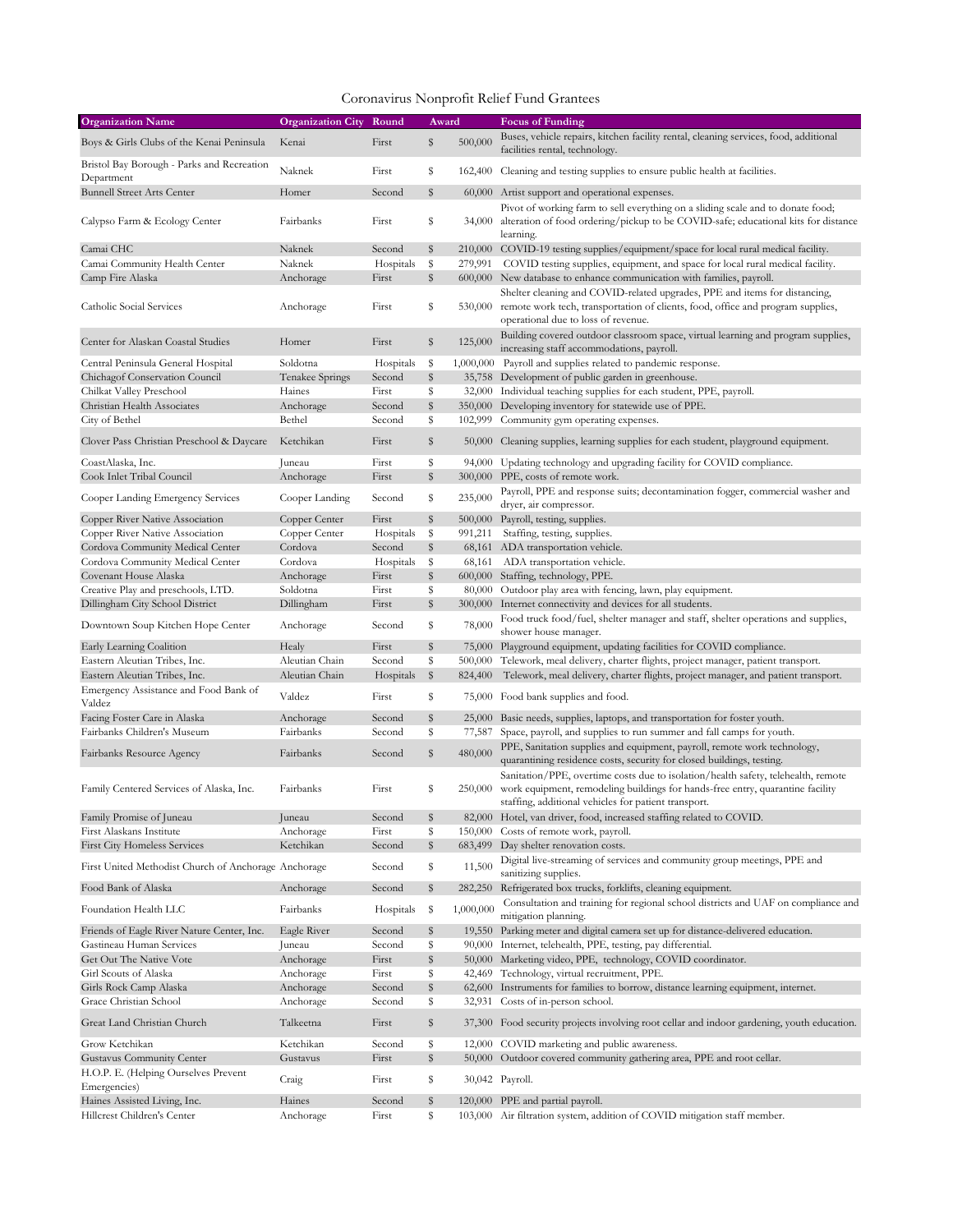| <b>Organization Name</b>                                    | <b>Organization City</b> | Round     | Award        |                  | Focus of Funding                                                                                                                                                                                                                                            |
|-------------------------------------------------------------|--------------------------|-----------|--------------|------------------|-------------------------------------------------------------------------------------------------------------------------------------------------------------------------------------------------------------------------------------------------------------|
| Homer Council on the Arts                                   | Homer                    | Second    | \$           | 89,058           | Technology, PPE, HVAC, facility upgrades to provide community quarantine<br>space.                                                                                                                                                                          |
| Homer Hockey Association                                    | Homer                    | Second    | \$           |                  | 10,000 Cleaning, janitorial, office remodel, live-streaming equipment.                                                                                                                                                                                      |
| Homer Senior Citizens, Inc.                                 | Homer                    | First     | \$           |                  | 166,578 Facility upgrades, PPE and cleaning supplies, high tunnel visitation set up.                                                                                                                                                                        |
| Hope Community Resources, Inc.                              | Anchorage                | First     | \$           |                  | 500,000 PPE, sanitation supplies, telehealth technology, payroll.                                                                                                                                                                                           |
| Hospice of Anchorage                                        | Anchorage                | First     | \$           |                  | 34,006 Payroll.                                                                                                                                                                                                                                             |
| Iditarod Trail Committee                                    | Wasilla                  | Second    | \$           | 150,000          | Public health training channel development, COVID coordinator, Iditaread: digital<br>interface.                                                                                                                                                             |
| Ilisagvik College                                           | Utqiagvik                | Second    | \$           |                  | 100,000 Distance learning, PPE.                                                                                                                                                                                                                             |
| <b>Independent Living Center</b>                            | Homer                    | First     | \$           |                  | 27,077 PPE, remote work technology.                                                                                                                                                                                                                         |
| Interior Community Health Center                            | Fairbanks                | First     | $\mathbb{S}$ | 245,000 Payroll. |                                                                                                                                                                                                                                                             |
| Ionia, Inc.                                                 | Kasilof                  | First     | \$           | 200,000          | Quarantine shelter.                                                                                                                                                                                                                                         |
| Juneau Cooperative Christian Ministry dba<br>The Glory Hall | Juneau                   | First     | \$           | 200,000          | Staffing, janitorial, van, PPE, food, IT for telework/telehealth, day center rent for<br>social distancing and safety.                                                                                                                                      |
| Juneau Housing First Collaborative                          | Juneau                   | First     | \$           | 400,000 Payroll. |                                                                                                                                                                                                                                                             |
| Juneau Youth Services                                       | Juneau                   | First     | \$           |                  | 45,000 HVAC replacement in two youth shelters.                                                                                                                                                                                                              |
| Kachemak Bay Broadcasting, Inc.                             | Homer                    | First     | \$           |                  | 30,000 Facility upgrades to ensure COVID compliance.                                                                                                                                                                                                        |
| Kenai Peninsula Food Bank                                   | Soldotna                 | First     | \$           | 300,000          | Trucks, building remodel for food safety/public health (e.g. plexiglass), food<br>supply.                                                                                                                                                                   |
| Kenai River Sportfishing Association                        | Soldotna                 | Second    | \$           |                  | 100,000 Remote work technology, portion of payroll and utilities.                                                                                                                                                                                           |
| KRBD Rainbird Community Broadcasting                        | Ketchikan                | First     | \$           |                  | 25,000 Staffing for COVID-specific reporting and programming.                                                                                                                                                                                               |
| KTOO Public Media f/k/a Capital                             |                          |           |              |                  | Equipment for remote work, and adaptations of facility used by community with                                                                                                                                                                               |
| Community Broadcasting, Inc.                                | Juneau                   | First     | \$           | 50,000           | sanitation upgrades.                                                                                                                                                                                                                                        |
| <b>KUAC Friends Group</b>                                   | Fairbanks                | First     | \$           |                  | 65,000 New full-time position to provide focused COVID reporting.                                                                                                                                                                                           |
| Love In the Name of Christ                                  | Fairbanks                | First     | \$           |                  | 100,000 Rental apartments for quarantining unhoused families.                                                                                                                                                                                               |
| Maniilaq Association                                        | Kotzebue                 | First     | \$           | 60,400           | Meal delivery to Elders in each of the 11 communities in Northwest Arctic<br>Borough.                                                                                                                                                                       |
| Mat-Su Health Foundation                                    | Wasilla                  | First     | \$           |                  | 76,700 Increase community education to decrease spread of COVID.                                                                                                                                                                                            |
| Mat-Su Jewish Center                                        | Palmer                   | First     | \$           |                  | 50,000 PPE, cleaning supplies, individual supplies for students, HVAC upgrade.                                                                                                                                                                              |
|                                                             |                          |           |              |                  | Food, van, and staffing for increased food delivery to seniors in Palmer and                                                                                                                                                                                |
| Mat-Su Senior Services                                      | Palmer                   | First     | \$           | 143,500          | surrounding area.                                                                                                                                                                                                                                           |
| Mat-Su Services For Children & Adults, Inc. Wasilla         |                          | Second    | \$           | 194,000          | COVID-related payroll, remote/virtual technology, building modifications for<br>safety/health.                                                                                                                                                              |
| McKinley Volunteer Fire Department                          | Denali Park              | First     | \$           |                  | 54,000 Bathroom and well house remodels for public health purposes.                                                                                                                                                                                         |
| Momentum Dance Collective                                   | Anchorage                | Second    | \$           |                  | 27,000 Technology adaptions, air quality improvements, PPE; storage design.                                                                                                                                                                                 |
| Musk Ox Development Corporation                             | Palmer                   | Second    | \$           |                  | 26,200 Technology, distance-delivery subscriptions and equipment.                                                                                                                                                                                           |
| MY House                                                    | Wasilla                  | Second    | $\mathbb{S}$ |                  | 600,000 PPE, meals, quarantine rent, and payroll.                                                                                                                                                                                                           |
| Narrows Broadcasting Corporation (KFSK)                     | Petersburg               | First     | \$           |                  | 50,000 HVAC and equipment for distance-broadcasting.                                                                                                                                                                                                        |
| Native Village of Port Heiden                               | Port Heiden              | Second    | \$           | 93,900           | Cleaning supplies, a COVID facilitator to keep on top of changing regulations, and<br>Quonset hut for food storage and processing.                                                                                                                          |
| Nenana Public Library                                       | Nenana                   | First     | \$           |                  | 50,000 Socially-distant family programming, mobile library fuel and supplies, payroll.                                                                                                                                                                      |
| Nenana Tortella Council on Aging, Inc.                      | Nenana                   | First     | \$           |                  | 79,300 Food, staffing, and costs of food deliveries to seniors in Nenana and Minto.                                                                                                                                                                         |
| Nenana Volunteer Fire/EMS Department                        | Nenana                   | First     | \$           | 260,000          | New ambulance.                                                                                                                                                                                                                                              |
| New Hope on the Last Frontier                               | Anchorage                | Second    | \$           | 100,000          | Connex, remote work computers, PPE and sanitation supplies, delivery van and<br>driver, walk-in cooler.                                                                                                                                                     |
| North Slope Borough                                         | Utqiagvik                | First     | \$           | 145,000          | iPads, connectivity, PPE to use for programs such as WIC, senior services, and<br>children's services.                                                                                                                                                      |
| Nurse-Family Partnership                                    | Anchorage                | Second    | \$           | 90,408           | "Phones for Families" initiative for Alaska.                                                                                                                                                                                                                |
| Old Harbor Alliance                                         | Old Harbor               | First     | \$           | 200,000          | Food security projects involving indoor gardening, local food (plant and meat)<br>processing to reduce imported food costs.                                                                                                                                 |
| PeaceHealth Ketchikan Medical Center                        | Ketchikan                | Hospitals | \$           |                  | 1,000,000 COVID-specific payroll, sanitation, PPE, facilities upgrades.                                                                                                                                                                                     |
| Petersburg Medical Center Foundation                        | Petersburg               | Hospitals | -\$          | 764,360          | Payroll, telehealth, testing equipment.                                                                                                                                                                                                                     |
| Petersburg Mental Health Services                           | Petersburg               | Second    | \$           | 49,000           | Payroll, provider training, remote work costs and equipment.                                                                                                                                                                                                |
| Petersville Community Non-Profit Corp                       | Trapper Creek            | First     | \$           | 200,000          | Equipment for rural search and rescue/transport to EMS, and increased need to<br>promote safety measures as a result of COVID.                                                                                                                              |
| Providence Health & Services                                | Anchorage                | Hospitals | -\$          | 1,000,000        | Staff and equipment for COVID testing in partnership with area health care                                                                                                                                                                                  |
|                                                             |                          |           |              |                  | providers.                                                                                                                                                                                                                                                  |
| Raven Radio Foundation KCAW                                 | Sitka                    | First     | \$           |                  | 50,000 Revenue, facility replacement, computers, remote work.                                                                                                                                                                                               |
| Residential Youth Care, Inc.                                | Ketchikan                | First     | \$           | 275,000          | Facility rental for providing therapeutic foster care and outpatient services,<br>telehealth, quarantining new clients, PPE, contract staff for additional health<br>screening support, expanded after-school programs, community wellness and<br>exercise. |
| Retirement Community of Fairbanks                           | Fairbanks                | First     | \$           |                  | 70,000 Kitchen payroll for onsite food services.                                                                                                                                                                                                            |
| Rural Alaska Community Action Program,<br>Inc.              | Anchorage                | First     | \$           | 400,000 Payroll. |                                                                                                                                                                                                                                                             |
| SAH Soccer, Inc.                                            | Homer                    | Second    | \$           | 16,000           | PPE; expansion/renovation for outdoor covered area; supplies for COVID<br>mitigation; entryway expansion.                                                                                                                                                   |
| See Stories                                                 | Anchorage                | Second    | \$           |                  | 25,000 Online platform, story collection and filming supplies regarding COVID.                                                                                                                                                                              |
| Senior Citizens of Kodiak, Inc.                             | Kodiak                   | First     | \$           |                  | 200,000 Meals delivery program staffing and supplies, payroll.                                                                                                                                                                                              |
| Shepherd of the Valley Lutheran Church                      | Juneau                   | Second    | \$           |                  | 80,000 Tutors, food, headphones, internet at four sites.                                                                                                                                                                                                    |